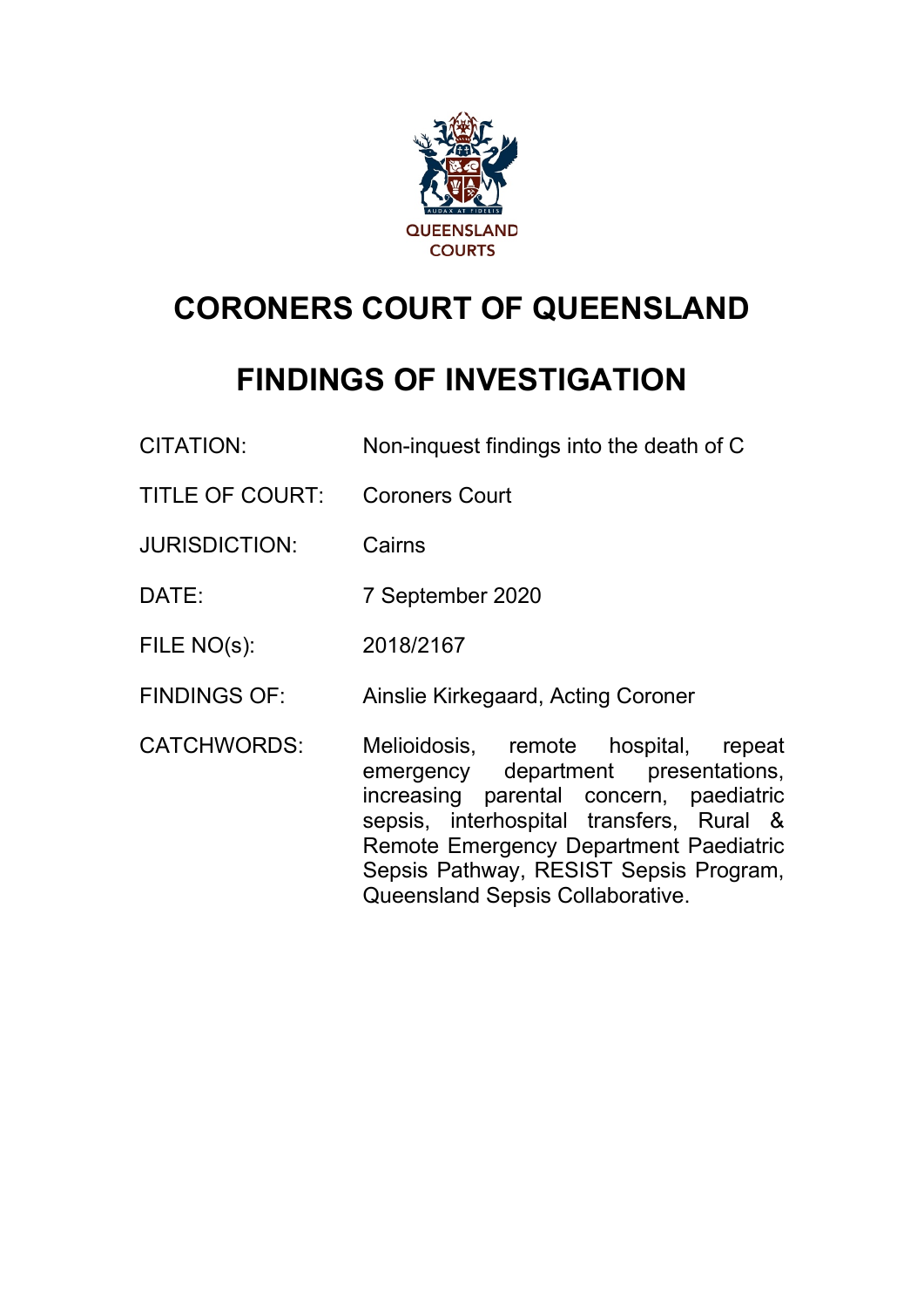# **Contents**

| Was there a missed opportunity to have diagnosed and treated the melioidosis |  |  |
|------------------------------------------------------------------------------|--|--|
| Systemic issues identified by Health Ombudsman's investigation  8            |  |  |
|                                                                              |  |  |
|                                                                              |  |  |
|                                                                              |  |  |
|                                                                              |  |  |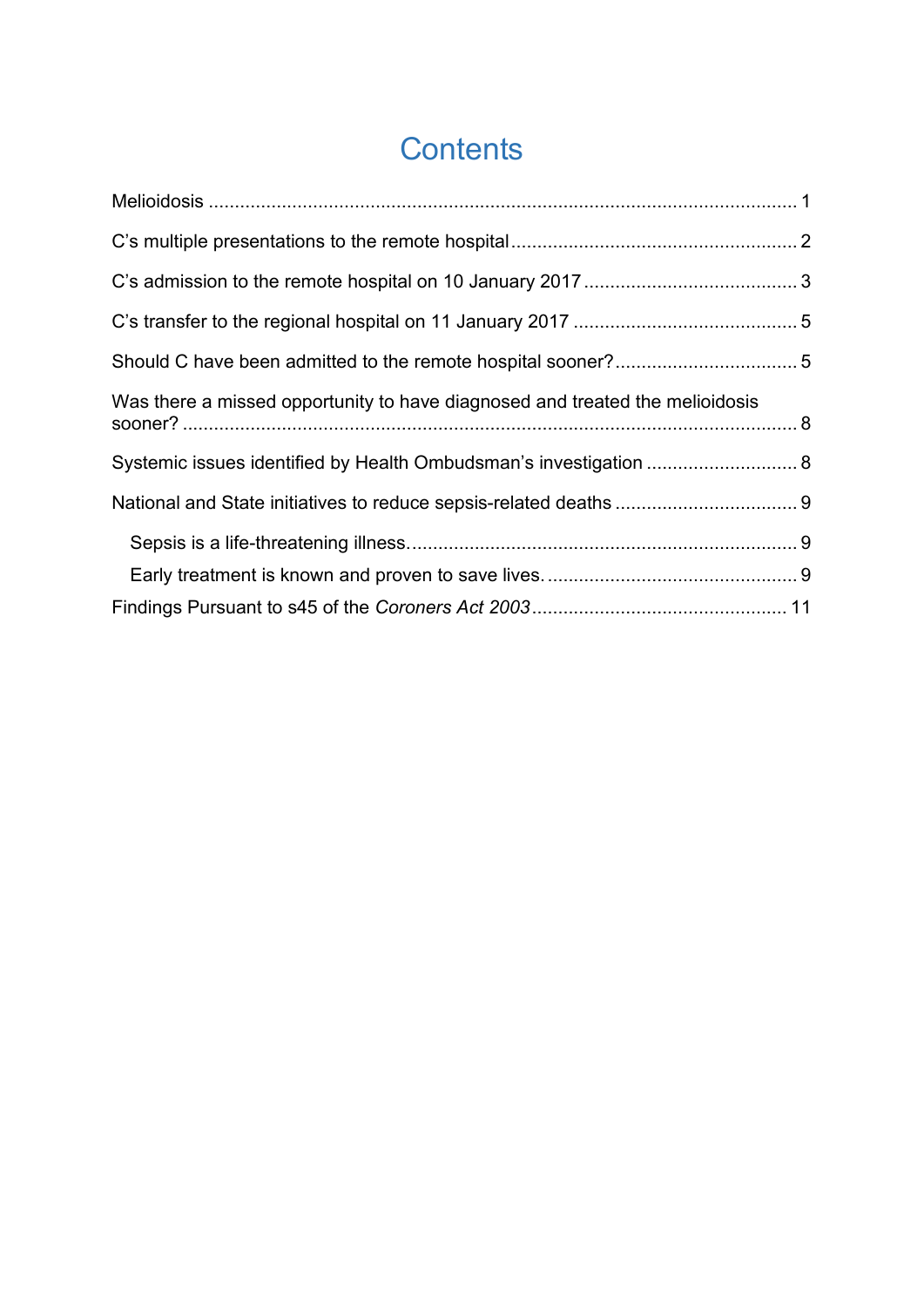C was a six year old boy who passed away at the Lady Cilento Children's Hospital on 14 January 2017. He was a generally healthy and happy child.

C's treating team at the Lady Cilento Children's Hospital attributed his death to overwhelming sepsis due to melioidosis. His death was not discussed with the coroner at that time. No autopsy was performed.

C's death was first reported to the State Coroner on 3 May 2018 due to the family's concerns about the care C received from a remote hospital over several days leading up to his admission on 10 January 2017 and subsequent transfer to a regional hospital by which time he was seriously ill. The family also lodged a complaint with the Office of the Health Ombudsman. The Health Ombudsman considered the family's complaint potentially identified broader systemic issues and undertook a systemic investigation.

The family's concerns related to failure by remote hospital staff to correctly diagnose and investigate the cause of C's worsening symptoms having attributed them to gastroenteritis for several days.

These findings have been informed by review of C's medical records with reference to the family's specific concerns, statements provided by his parents, preliminary independent clinical review provided by the Department of Health Clinical Forensic Medicine Unit and the outcomes of the Health Ombudsman's systemic investigation (which was informed by specialist paediatric infectious diseases opinion).

# <span id="page-2-0"></span>**Melioidosis**

Melioidosis is a complex bacterial infection caused by an organism found mostly in the soil of tropical areas like South East Asia and tropical Australia. Most cases occur during the wet season following heavy rains and flooding. The majority of infections occur when skin abrasions or wounds come into contact with wet soil or water contaminated with the bacterium. People with underlying diseases and conditions which lower immunity are at a greatly increased risk of infection; it is very uncommon in healthy adults and rarely seen in children. Most cases notified in Queensland are in the northwest Gulf country, the Torres Strait Islands and the Townsville region. Aboriginal and Torres Strait Islander peoples are disproportionately affected by this condition. I note a 2017 clinical study identified that children in Far North Queensland who contract melioidosis have a higher mortality rate even when they receive optimal care. It can be difficult to diagnose in children as they often do not show symptoms.

The process for diagnosing melioidosis can take three days or more due to the time it takes to culture the organism in samples taken from the patient.

It is a serious infection which without prompt and appropriate treatment can lead to significant clinical deterioration with sepsis and death.

On 16 January 2017, following C's passing, the Director of Tropical Public Health Services issued a media statement to relevant Hospital and Health Services, local schools, councils and non-government organisations alerting the community to an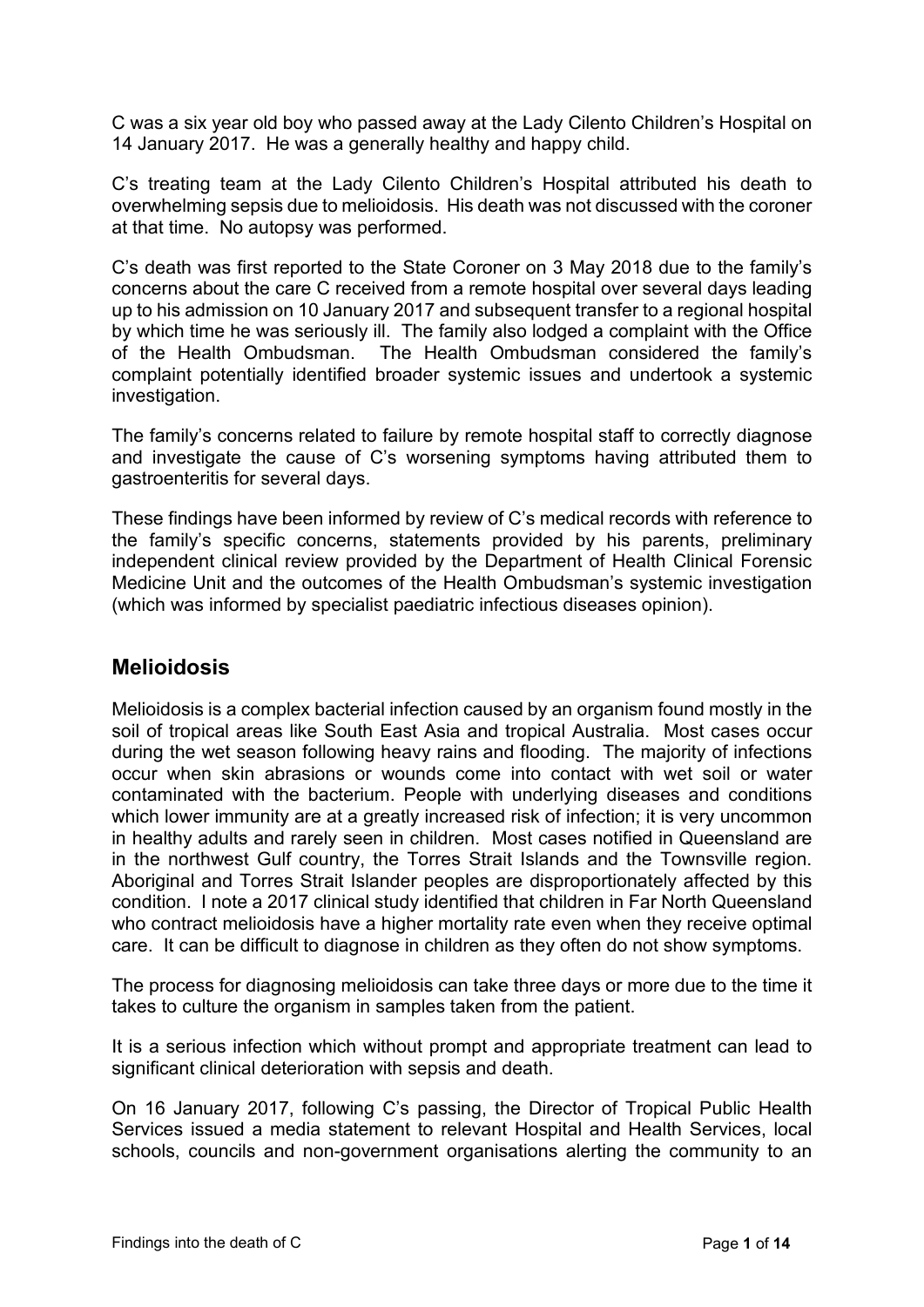increase in melioidosis cases that year. This was followed by the circulation of a Melioidosis Fact Sheet by the Department of Health.

#### <span id="page-3-0"></span>**C's multiple presentations to the remote hospital**

Review of C's medical records shows his parents were vigilant and proactive in bringing him in to the local Health Care Centre or to the remote hospital when they were concerned about him.

At the time of C's death, the remote hospital was serviced by Locum Medical Officers. There was a changeover of locum doctors during the period over which C was presenting to hospital.

According to C's parents, he woke up visibly unwell on Thursday 5 January 2017. He was reluctant to eat, had a high fever, projectile vomiting and green-black diarrhoea. He complained of headache and was crying with pain. He needed assistance to go to the toilet. His mother says when she took C to the remote hospital around 10:00am that morning with this history he was examined by a doctor who told her there was a gastro bug going around the community. C was given Panadol and an ice block to stop the diarrhoea and sent home with advice to return if he became worse. There is no record of this presentation in remote hospital records.

C's condition worsened overnight with ongoing vomiting and diarrhoea and laboured breathing. He was irritable and complained that his skin burned. His mother says she took him back to the remote hospital around midday the following day, Friday 6 January. He was seen by the same doctor after a two hour wait and again given Panadol and sent home with advice to return if he became worse. There is no record of this presentation in the remote hospital records.

C's condition continued to deteriorate overnight with vomiting and diarrhoea and distress. His mother says she took him back to the remote hospital early the next day, Saturday 7 January, but was told to return on Monday when a doctor was available because there were no doctors working over the weekend but one would be called in if C became worse. She carried C back to hospital the next day but was again told there was no doctor on over the weekend. C was very lethargic, irritable and complaining of bad headache. There is no record of these presentations in the remote hospital records.

New locum doctors started working at the remote hospital on Monday 9 January, replacing the locum doctors who had been rostered on the previous week.

When C's mother took him back to the remote hospital on Monday 9 January, he was seen by a new locum doctor after a long wait. This is the first documented presentation in the remote hospital records. The emergency department clinical record documents his mother's advice that C had been unwell with vomiting on 5 & 6 January followed by diarrhoea since twice daily and had mostly been sleeping. He was febrile (38.9) and had an elevated heart rate. The doctor documented C's presenting history as him having been unwell since the previous Thursday with vomiting, fevers and diarrhoea, the vomiting settled on Saturday but he had ongoing fever and diarrhoea, he was eating and drinking "ok", was weak and fatigued, had no rashes but had a runny nose,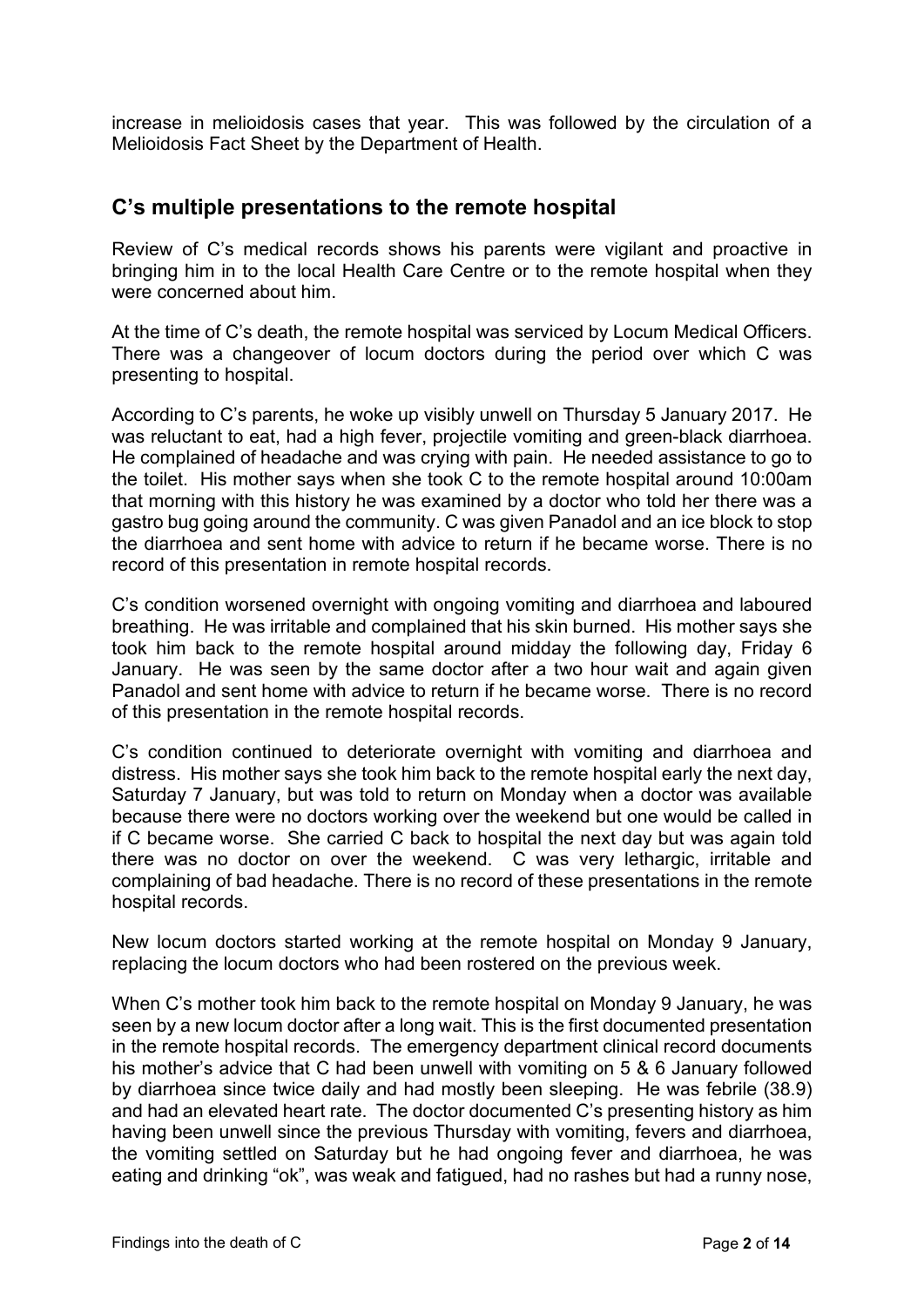sore throat and a mild cough. On examination his chest and abdomen were clear. His tongue was dry but he had normal skin turgor and brisk capillary refill. There was no rash or neck stiffness. Noting there had been gastroenteritis in the community, the doctor's working diagnosis was viral gastroenteritis. The management plan was to give C paracetamol and fluids, check his urine analysis and blood pressure and reassess his condition in an hour. There is no further documentation in the hospital record regarding his further management or advice given to his mother before he was sent home again that day.

# <span id="page-4-0"></span>**C's admission to the remote hospital on 10 January 2017**

By Tuesday 10 January, C could barely walk and one side of his face was very swollen. He had a fever. His parents took him back to the remote hospital at around 2:00pm and on this occasion he was admitted for treatment and further investigation. His presenting history was documented as pain – representation 1/7 with increasing pain in head, febrile and lethargic. He was febrile (40.1) and had an elevated heart rate. He was given an anti-emetic, Panadol and a urine sample was taken pending medical review.

C was seen by a different doctor who documented that he had been unwell since Sunday PM with fever, headache, vomiting & diarrhoea but had been eating and drinking and his urine output was normal. He had been lethargic but had no rash or skin infection and no pain apart from headache and his younger siblings were both well. On examination C was noted to be drowsy and lethargic but cooperative. He had dry mucous membranes. There was no pallor, work of breathing or jaundice and he was not in distress. He was not sensitive to light and had no neck stiffness, lymphadenopathy or rash. His chest and abdomen were both clear. Examination of his skin and joints revealed nothing abnormal. The doctor's clinical impression was viral gastroenteritis/viral illness. The doctor also documented a soft heart murmur noting C had been referred for specialist review in June 2016 with a heart murmur. C's medical records show that following paediatric specialist review and echocardiogram in November 2016 excluded rheumatic heart disease and he was considered to have an "innocent murmur".

C was commenced on intravenous fluids and blood and urine samples and a tonsillar swab were taken for testing and cultures. He was admitted to the high dependency unit on two-hourly observations. An early warning and response observation chart (known as the Children's Early Warning Tool, CWET) was commenced. C was given an anti-emetic, paracetamol, ibuprofen and hydralyse. He remained febrile (over 39 degrees) and was actively cooled with wet cloths. His temperature eventually settled to 37.2 degrees at around 5:30pm.

After discussion with the on-call paediatric Registrar at Retrieval Services Queensland, C was commenced on intravenous antibiotic (ceftriaxone) and it was decided he needed to be transferred to the regional hospital by the Royal Flying Doctor Service for further management. Unfortunately the transfer was delayed until the following day because another patient needed to be transferred from another remote location.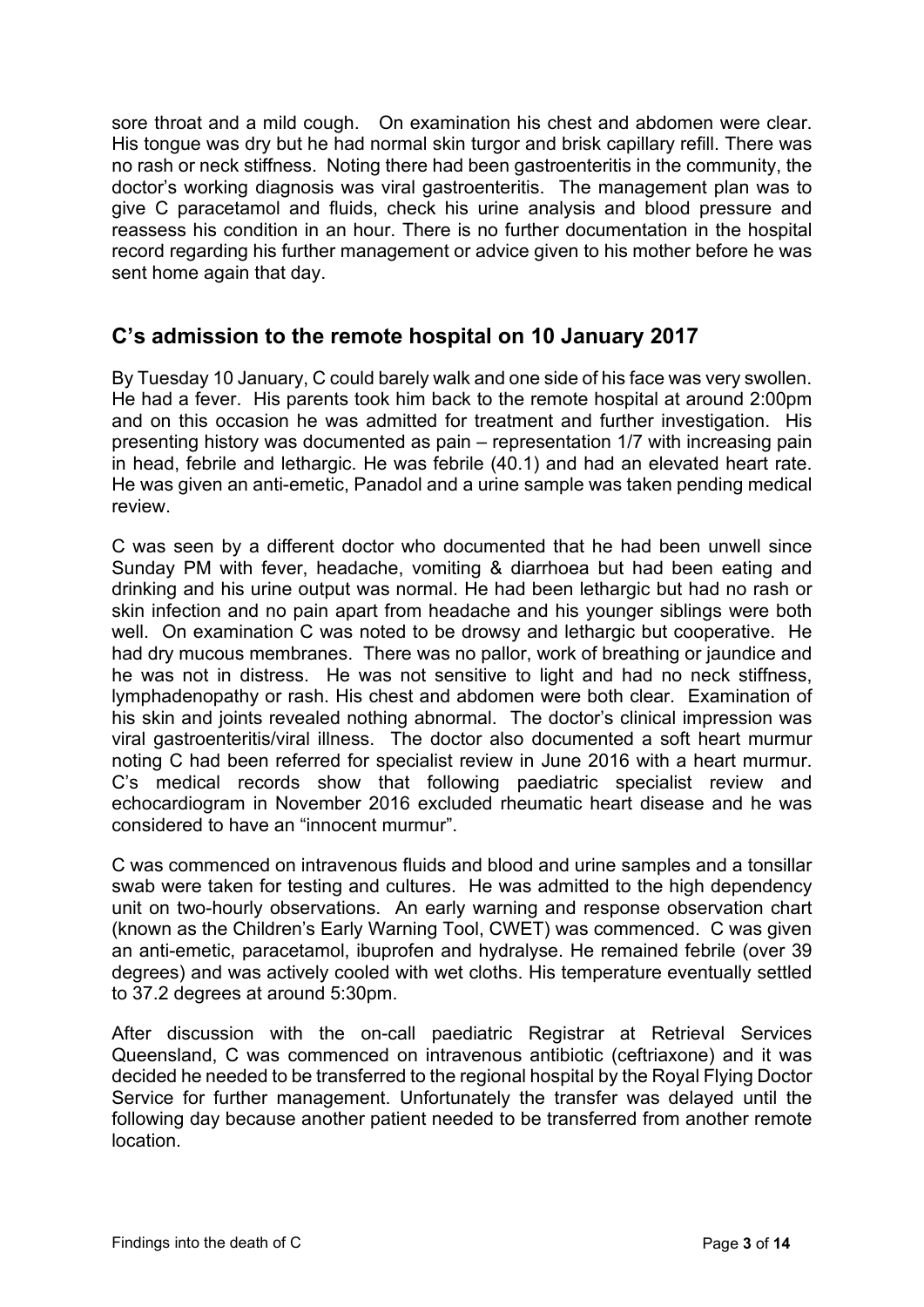C was stable until he spiked another fever (39.5) and developed an elevated heart rate (142) and respiratory rate (34) at around 12:30am. He is documented as being "in severe pain in bilateral knees, head and abdo pain." He was given paracetamol and ibuprofen. Medical review at 12:50am noted C was thirsty and complaining of abdominal and knee pain and headache. His skin was warm over the left knee but there was no joint effusion or swelling and he had full range of movement. He was distressed but cooperative. He was noted to be guzzling water. There was no neck stiffness. His abdomen was soft and non-tender. An ultrasound scan showed a prominent bladder and he passed 250mls of urine. Urine analysis showed moderate blood in the urine. The doctor's working diagnosis was still viral illness. The doctor consulted the on-call paediatric Registrar who advised to continue current management with intravenous fluids and antibiotic and that no further investigation or treatment was indicated at that stage. Afterwards he was tolerating good amounts of oral fluids. He settled again at around 2:00am but slept intermittently. C's condition settled and his temperature returned to normal by morning.

At 6:05am C's blood pressure was low (76/50). Nursing staff contacted the locum medical officer by phone who advised a bolus dose of normal saline solution and to increase the infusion rate from 20ml/hr to 60ml/hr. Approximately two hours later Ch's observations were within normal range.

When seen by a different doctor the next morning, Wednesday 11 January, C was grizzly and wanting to sleep. His observations were stable. He was continued on intravenous fluids and antibiotic. The Royal Flying Doctor Service was thought to be arriving at 10:30am. The doctor who had reviewed C overnight spoke with the on-call paediatric Registrar about whether C needed further antibiotic or antiviral treatment. She was advised to continue with intravenous fluids pending the chest x-ray.

A chest x-ray performed that morning showed some consolidation in the right lower lobe suggestive of pneumonia. The paediatric Registrar was consulted about the chest x-ray findings and advised commencing an additional intravenous antibiotic (Azithromycin).

C's observations were stable through the morning and he was mobilising with assistance. He was sipping oral fluids. He was noted to be sensitive to touch during nursing cares. He was prepared for transfer to the regional hospital, accompanied by his father.

I note the locum medical officer's referral letter to the regional hospital referred to C having presented to the remote hospital "last Saturday with 2 days V&D (no blood; non offensive diarrhoea). Since last Sunday p (2 days) he had been ill with fever headache lethargy." This is the first documented reference to C having been brought to hospital before Monday 9 January.

The referral letter also flags that at that stage the doctor had not requested Arbovirus/Leptospirosis serology or taken a nasopharyngeal swab.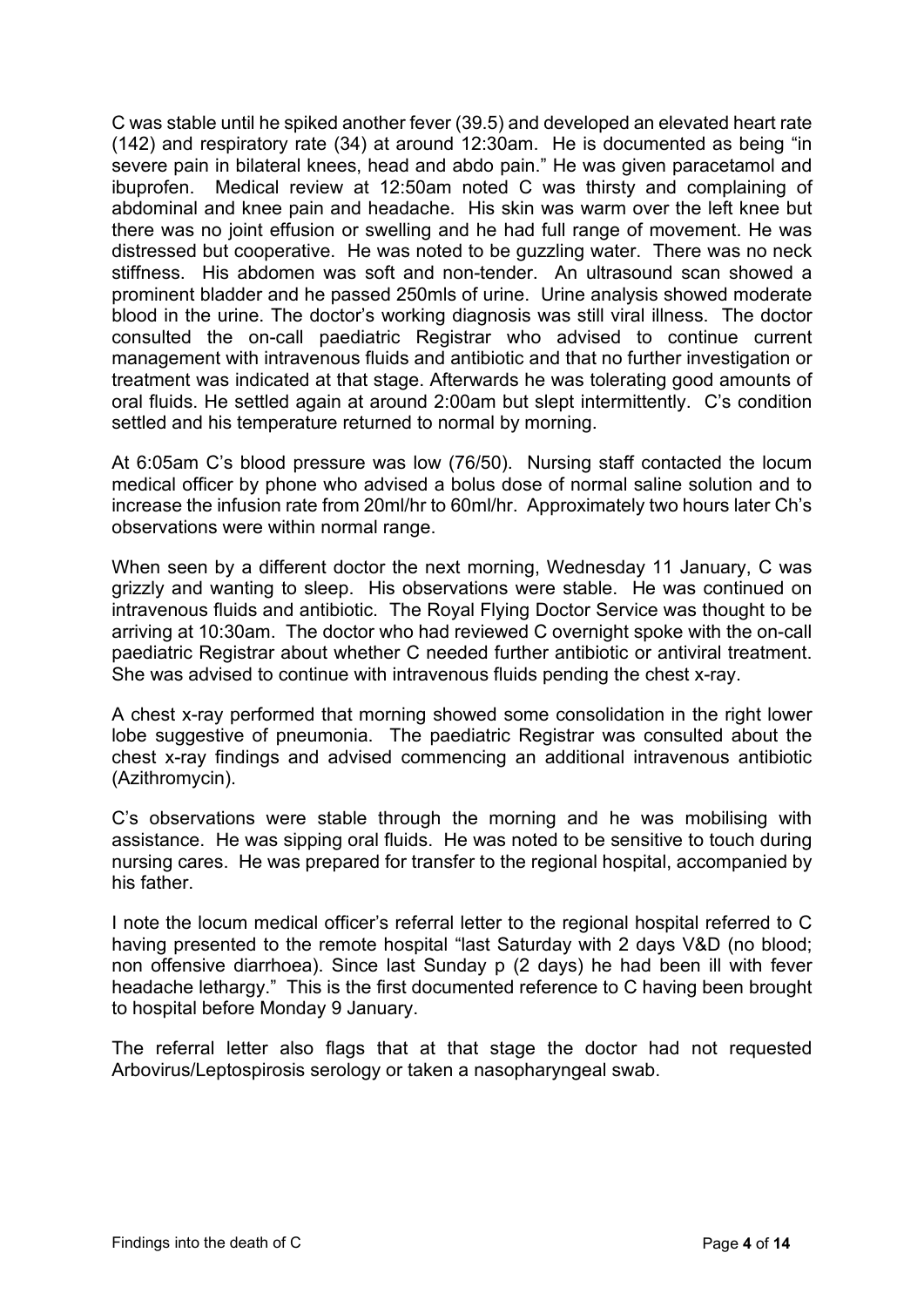# <span id="page-6-0"></span>**C's transfer to the regional hospital on 11 January 2017**

C was flown out from the remote hospital at around midday. On arrival at the regional hospital he was admitted to the paediatric ward. Blood cultures were reported as growing gram negative bacilli so his antibiotic therapy was adjusted to include meropenem, vancomycin, lincomycin and erythromycin. His condition deteriorated rapidly with signs of septic shock, respiratory failure and anuria. He was extremely unwell and transferred to the intensive care unit where he was intubated and ventilated. Further bloods were taken to test for leptospirosis, arbovirus and for mycoplasma serology. By this time he was seriously ill with bilateral pneumonia, acute respiratory distress syndrome and had developed multiorgan failure. The working diagnosis was septic shock due to pneumonia.

The paediatric team were in regular consultation with Retrieval Services Queensland from early in the morning of 12 January regarding retrieval options for C. Initially he was to be transferred to a regional tertiary hospital paediatric intensive care unit but he was too unwell to fly without medical officer support. His condition was so serious arrangements were made to transfer him to the Lady Cilento Children's Hospital in Brisbane for advanced intensive care management with ECMO (extracorporeal membrane oxygenation). A specialist retrieval team was dispatched to the regional hospital from the Lady Cilento Children's Hospital and he was transferred to the Lady Cilento Children's Hospital paediatric intensive care unit overnight arriving in Brisbane in the early hours of 13 January.

I note that Blood cultures up until the time C was transferred to the regional hospital on 11 January were negative and remained so during his admission at that hospital. Enquiries with the local pathology laboratory indicate that the definitive result identifying the bacterial organism that causes melioidosis was not available until after midnight on 13 January when the pathology report was validated. However, C had been commenced on the appropriate antibiotic for this organism (meropenem) shortly after his arrival at the regional hospital on 11 January. The paediatric intensive care team were consulting the paediatric infectious diseases team about the possibility of melidosis infection during the evening on 13 January. C was continued on the meropenem.

Unfortunately despite maximal intensive care therapy including EMCO, C's condition worsened and he developed a fixed and dilated pupil. Urgent CT imaging of his brain showed he had suffered a stroke but was too unwell for neurosurgical intervention. Repeat CT scan of the brain performed on 14 January showed that C had progressed to brain death. Arrangements were made for his extended family to be on the phone and say a prayer for him as he passed away. C died peacefully in the paediatric intensive care unit with his family present at 6:48pm on Saturday 14 January 2017.

### <span id="page-6-1"></span>**Should C have been admitted to the remote hospital sooner?**

Both the coronial investigation and the Health Ombudsman's systemic investigation identified that the remote hospital records did not match the information provided by C's parents regarding the timing and frequency of his presentations to hospital. Whereas the family reported having taken C to the remote hospital once a day, every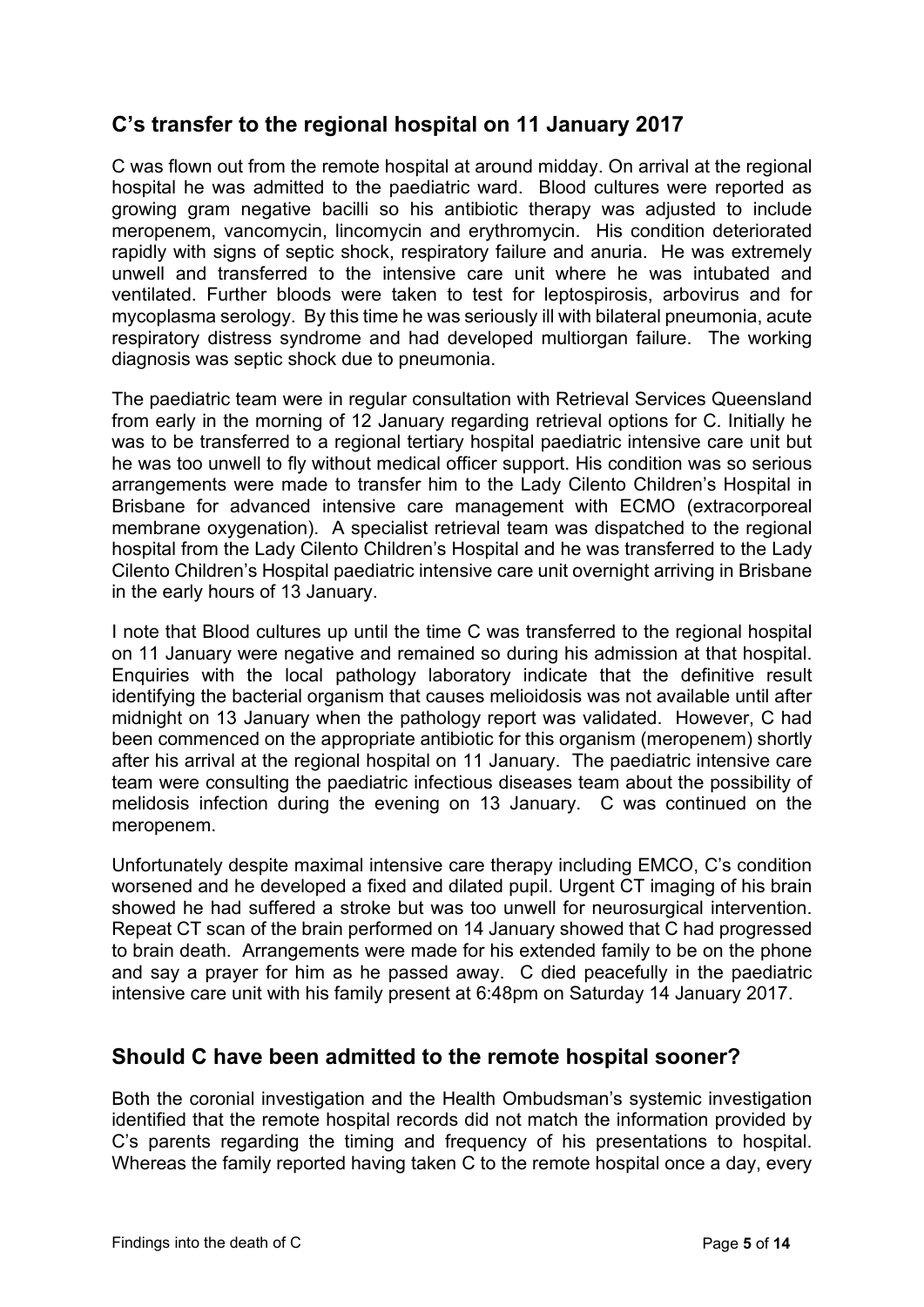day from Thursday 5 January until he was admitted on Tuesday 10 January, the hospital records do not document presentations earlier than Monday 9 January.

This issue was not addressed by two internal clinical review processes undertaken by the relevant Hospital & Health Service following C's death.

While the Health Ombudsman's investigation was unable to conclusively reconcile C's parents' account with the clinical records, it relied on reference in the interhospital referral letter written by one of the locum doctors on Tuesday 10 January stating "presented to [hospital] last Saturday with 2 days V&D". The doctor later recalled C's mother was unhappy that C had previously been seen but was still unwell and the doctor was confused and frustrated at the time by the absence of any corresponding clinical record. This information, in the context of broader systemic findings of significant record keeping deficiencies (described as "an overall laxity towards record keeping by clinical staff") and the disorganised and at times chaotic management of remote hospital emergency department, was significant in the Health Ombudsman's finding it is more probable than not that C did present to the remote hospital prior to what is documented in his patient records. I accept this finding noting the multiple presentations due to concern about C's condition is in keeping with his parents' previously documented vigilance in bringing him in for medical review when concerned about his health.

The absence of clinical documentation for C's presentations prior to Monday 9 January 2017 makes it difficult to properly assess his clinical condition and how it should have been managed over that period. At the very least it was enough to cause his family concern and repeatedly seek help from the remote hospital.

Preliminary independent clinical review was not overly critical of the initial medical management at the remote hospital suggesting the working diagnosis of viral gastroenteritis was not unreasonable in the context of a six year old child presenting with a fever and reporting persistent vomiting and diarrhoea at a time when local knowledge indicated there had been cases of this in the community. Having regard to the clinical documentation of C's condition and treatment over 9-10 January 2017, the reviewing doctor was reassured by the fact C was tolerating oral fluids when he presented on both those days, had an adequate urine output and was assessed as only mildly dehydrated. There was no rash and although Ch complained of knee pain, a definite arthralgia (joint pain) could not be identified. Given the rarity of melioidosis in children, even in endemic areas of Northern Australia and the Cape region, the reviewing doctor did not consider a diagnosis of melioidosis in a child with symptoms suggestive of gastroenteritis would be high on the list of differential diagnoses at that time. This opinion was shared by the paediatric infectious disease specialist assisting the Health Ombudsman's investigation.

The reviewing doctor considered that C's initial management with paracetamol and oral fluids was reasonable in a child who was tolerating oral fluids and had a satisfactory urine output; admission for intravenous fluids may not be indicated. However, while this was the documented management plan when C presented on Monday 9 January, the absence of documentation indicating that the fluid challenge was in fact done or the findings of reassessment of C's condition an hour later make it difficult to properly assess whether he did in fact respond well to the documented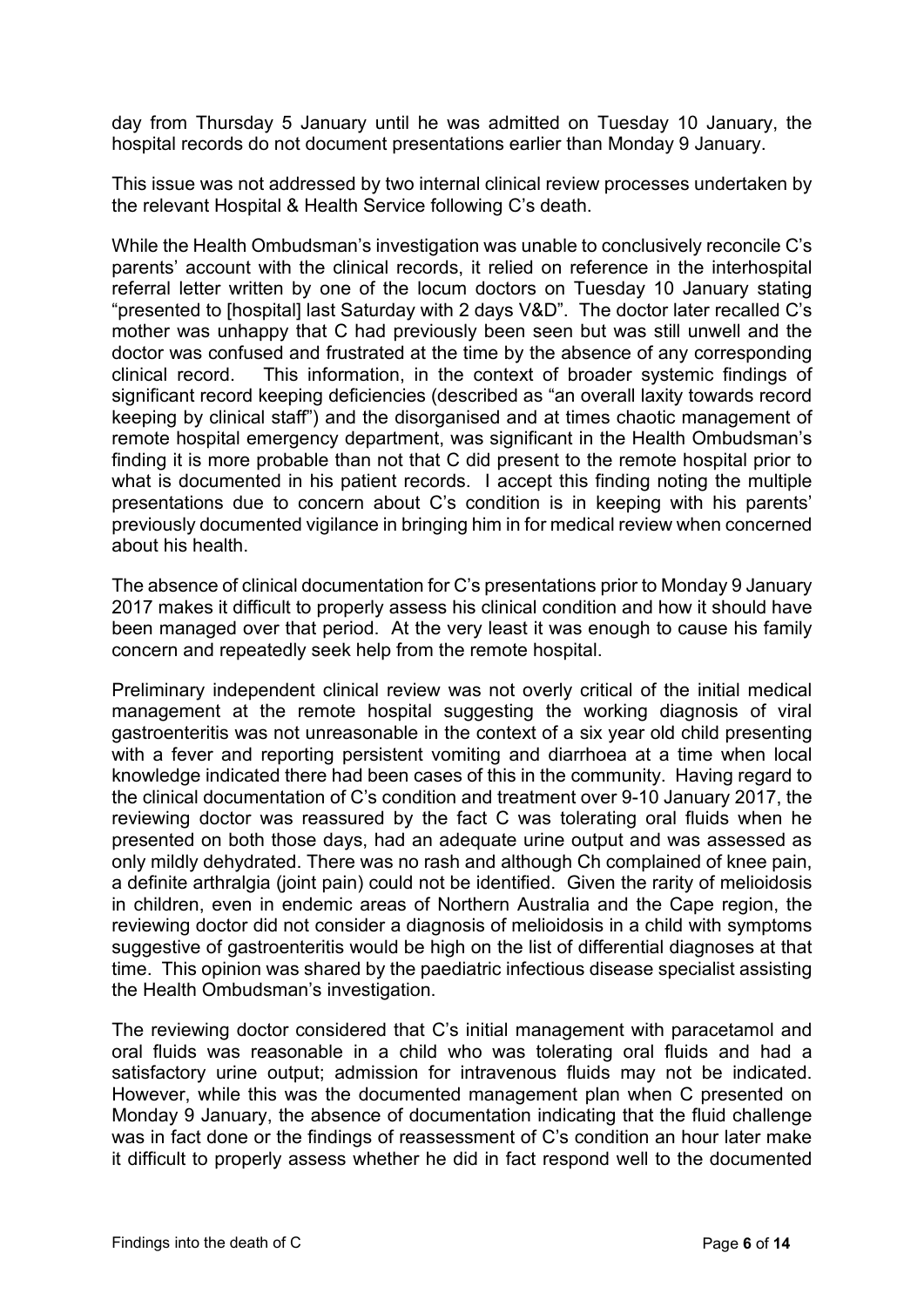management plan and was sufficiently hydrated to not require admission for intravenous fluids at that time.

The paediatric infectious diseases specialist engaged by the Health Ombudsman held a different view suggesting that treatment with a rehydration ice block and paracetamol on 5 & 6 January was likely inadequate and the apparent failure to perform an assessment on a febrile child brought in by a concerned parent over the weekend of 7-8 December was not appropriate.

While I am not critical of the initial clinical management of C's presenting symptoms (albeit not documented) on 5 & 6 January 2017, I consider the apparent failure by nursing staff at the remote hospital to reassess and document C's condition and his mother's continued concerns about him over the ensuing weekend was clinically inappropriate. While there were no doctors working in the hospital over the weekend, it appears one could be contacted to at least discuss patients by phone and if necessary be called in to review them over that period. However, even had this occurred, given C's documented presenting clinical signs and symptoms on Monday 9 January, on the information available to me I can not be satisfied that admission for further investigations over the weekend was clinically indicated.

The paediatric infectious diseases specialist assisting the Health Ombudsman's investigation suggested that the 'big picture' of C's repeat presentations, ongoing parental concern and the collection of symptoms warranted further investigations and may have led to earlier administration of appropriate antibiotics and an earlier referral for admission to a specialist paediatric unit. This opinion had regard to the submission by the doctor who reviewed C on Monday 9 January 2017 that had she known about any of C's earlier presentations, she would certainly have considered it relevant information.

While I accept that when considered in isolation C's presenting clinical signs and symptoms on Monday 9 January may not have warranted admission, the doctor who reviewed him that day did not have the benefit of documented clinical assessments of the condition in which he had presented over the preceding days. The absence of clinical documentation hampered the doctor's ability to objectively assess the significance of the family's level of concern about C. It is reasonable to suggest this information may well have influenced the doctor's consideration of whether consultation with the regional hospital on-call paediatrician was indicated at that time. That said, whether in absence of clear signs of sepsis taking this step would have resulted in C being admitted to the remote hospital that day to commence further investigations can only speculated upon. At best, it was a missed opportunity to actively consider the possibility of sepsis, commence further investigations including blood cultures, chest x-ray and treatment with antibiotic therapy with specialist paediatric input a day earlier than occurred. However, noting the paediatric specialist advice given the following day did not include commencing C on the particular antibiotic to treat melioidosis (meroprenem), it can not be said with certainty that earlier escalation for specialist input would have changed the outcome for C.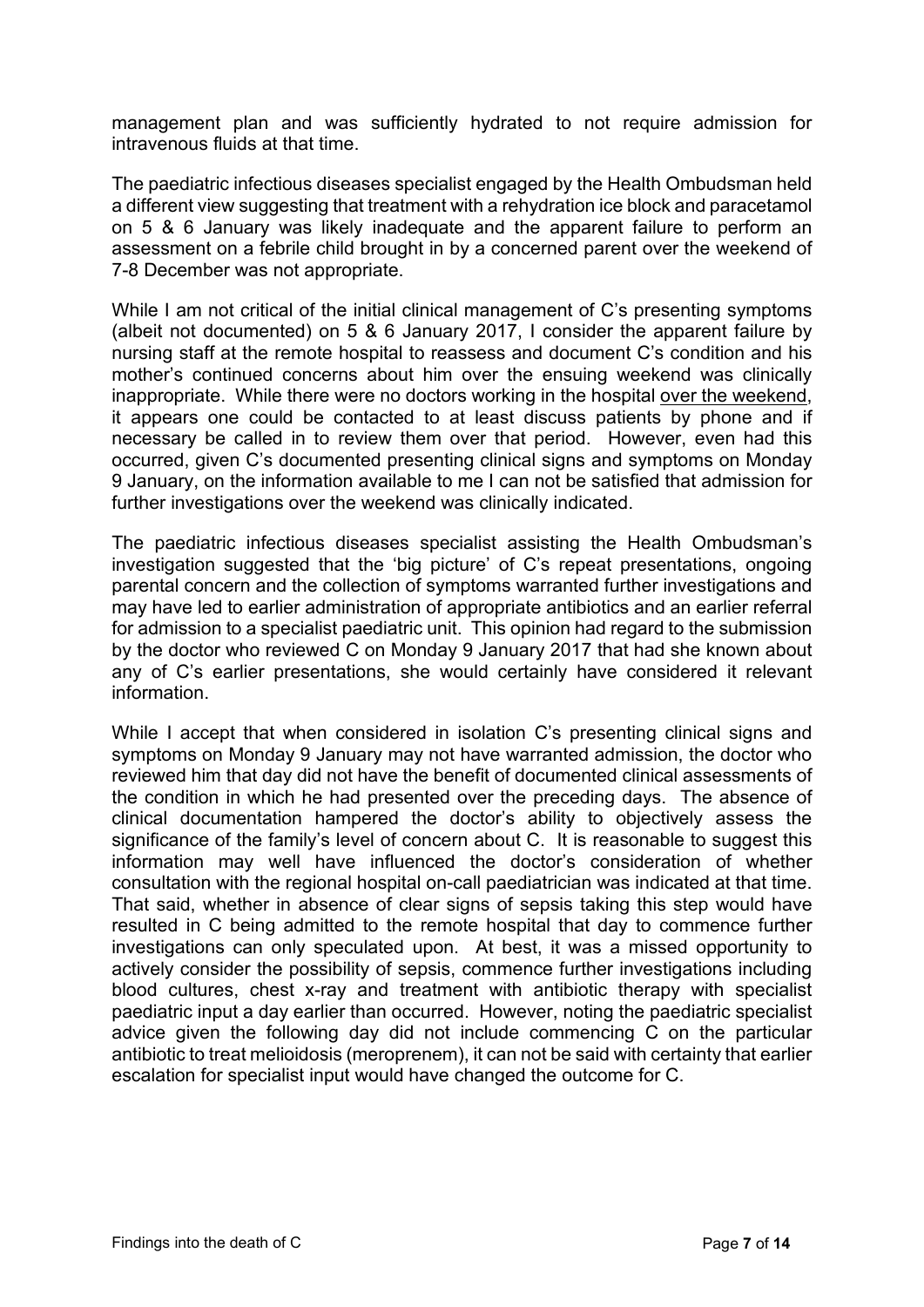### <span id="page-9-0"></span>**Was there a missed opportunity to have diagnosed and treated the melioidosis sooner?**

As noted above, independent clinical review recognised that viral gastroenteritis is the most common cause of presentation of fever and diarrhoea in children, whereas melioidosis as a cause of sepsis in children is very rare and would not be considered by most clinicians as the likely cause of C's presentations to hospital. Having regard to this specialist medical opinion, I am satisfied it was reasonable for the clinicians involved in C's care not to have identified melioidosis as their working diagnosis.

However, I do consider more could have been done sooner for C on 10 January to actively consider and manage his risk of developing severe sepsis. In bacterial sepsis, the first dose of antibiotics should be given within the first hour. As identified by the paediatric infectious diseases specialist assisting the Health Ombudsman's investigation there was a nearly 5-hour delay in commencing C on intravenous antibiotics after he represented to the remote hospital on 10 January. The decision to commence intravenous Ceftriaxone was made in consultation with the regional hospital paediatric registrar, which discussion did not take place until 2 hours 20 minutes after C presented to hospital. It seems that the doctor who reviewed C that day had not been alerted to the fact of C's presentation and was not prioritised for medical review even though he had presented the previous day. While this was not optimal and he should perhaps have been commenced on intravenous vancomycin for a possible disseminated Staphylococcus aureus infection sooner (the most likely pathogen based on local epidemiology), it did not change the outcome for C because he was not being treated with the particular antibiotic for melioidosis and nor should there have been a high index of clinical suspicion for this rare condition given C's clinical signs and symptoms.

# <span id="page-9-1"></span>**Systemic issues identified by Health Ombudsman's investigation**

I have had the opportunity to consider the outcomes of the Health Ombudsman's systemic investigation. It identified a range of systemic issues at the remote hospital some of which impacted on the quality of care C received before being transferred to the regional hospital mon 11 January 2017.

Those systemic issues included poor clinical record keeping (absent and incomplete clinical records); failure by hospital staff to properly use early warning & response observation tools to help them recognise and respond to clinical deterioration; the absence of a specific sepsis clinical pathway to recognise clinical deterioration and actively consider a diagnosis of sepsis; lack of use of Ryan's Rule; the local model of care (routinely managed patients other than those requiring emergency care through the hospital's emergency department); and the use of short term locum doctors. The report makes 20 recommendations aimed at addressing these and other systemic issues relating to clinical governance matters.

As the Health Ombudsman has published his report, I do not propose to repeat the discussion of those issues and recommendations in my findings other than to recognise that the relevant Hospital and Health Service has accepted the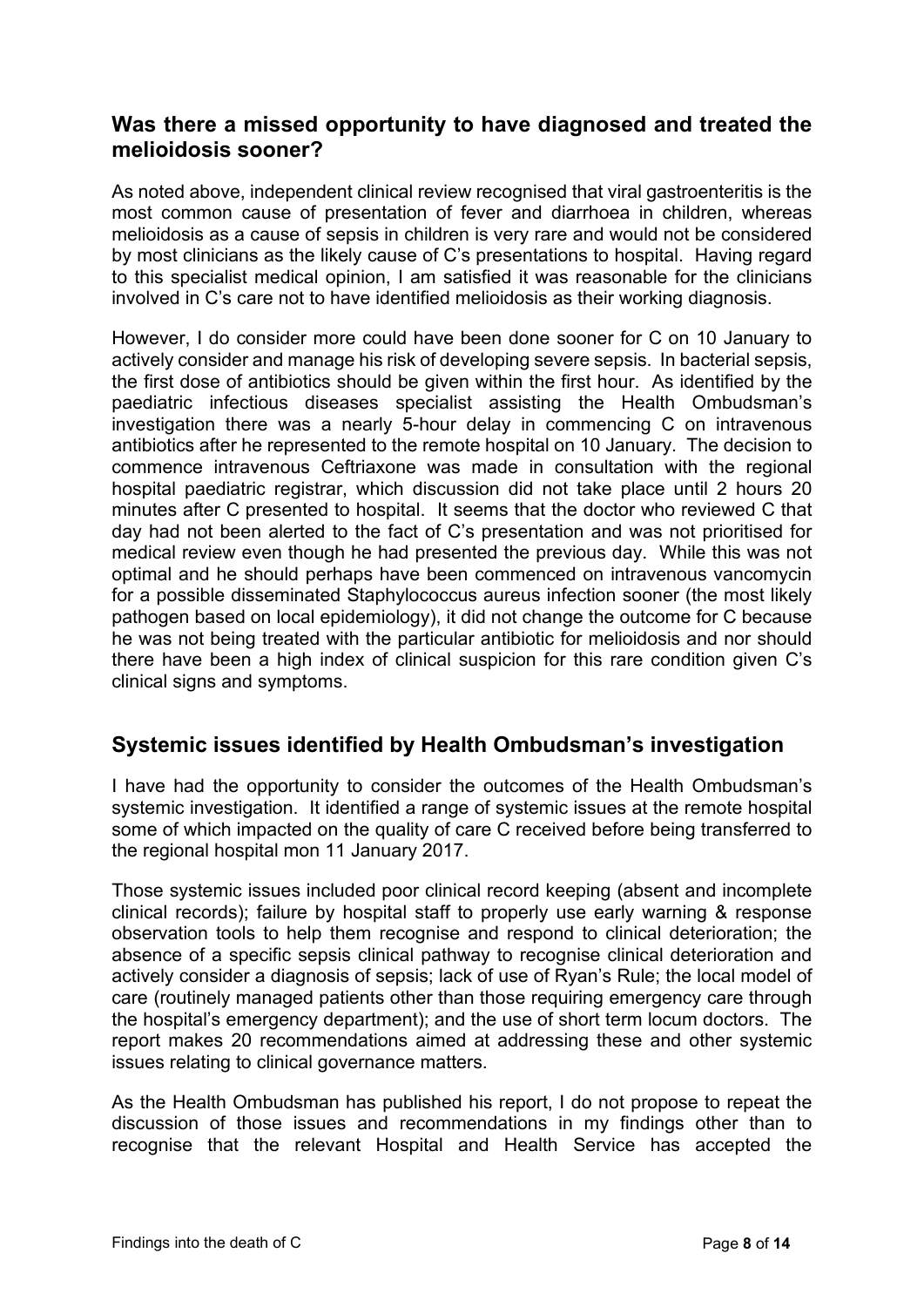recommendations. Its implementation of them will be monitored by the Office of the Health Ombudsman.

In particular I note that following service improvements at the remote hospital since C's death:

- the appointment of four permanent medical officers offering seven days per week services (previously two locum medical officers);
- regular programmed visits by a Consumer Liaison Officer; and
- more functional clinical medical record system in place across the region.

### <span id="page-10-0"></span>**National and State initiatives to reduce sepsis-related deaths**

#### <span id="page-10-1"></span>*Sepsis is a life-threatening illness.*

The Australian Sepsis Network's report Stopping Sepsis: A National Action Plan (December 2017) cites over 18,000 Australians suffer from sepsis every year, 5000 of those affected will die, and of those who survive, half are left with a disability or impaired function. The life-time risk of suffering from sepsis is highest during early childhood, resulting in a disproportionate impact of sepsis on children and infants. The report notes that half of all recorded paediatric sepsis cases in Australia, and one-third of paediatric sepsis deaths, occur in previously healthy children.

In May 2017, the World Health Assembly at the World Health Organisation recognised sepsis as a global health priority by formally adopting a resolution to improve the prevention, diagnosis and management of sepsis around the world.

#### <span id="page-10-2"></span>*Early treatment is known and proven to save lives.*

On 16 November 2017, The George Institute for Global Health and the Australian Sepsis Network convened a policy roundtable to address the pressing need to improve the awareness, prevention and treatment of sepsis in Australia. This process explored the challenges of early detection and best management of sepsis in pre-toposthospital care. It culminated in the development of a co-ordinated national action plan including a recommendation to establish and develop a nationally recognised clinical standard for sepsis detection and treatment including clinical care pathways for rapid in-hospital detection, treatment and management.

In 2017, the Queensland Department of Health established a Statewide Sepsis Steering Committee to provide advice and guidance for a statewide sepsis program aimed at reducing mortality from sepsis. As part of this process, the Department of Health developed and piloted an emergency department adult sepsis screening tool and pathway at the Gold Coast University Hospital emergency department.

The paediatric phase of the sepsis program was launched at a Statewide Paediatric Sepsis forum in August 2017. A working group was established to develop a statewide paediatric pathway to support early recognition and management of children in emergency departments.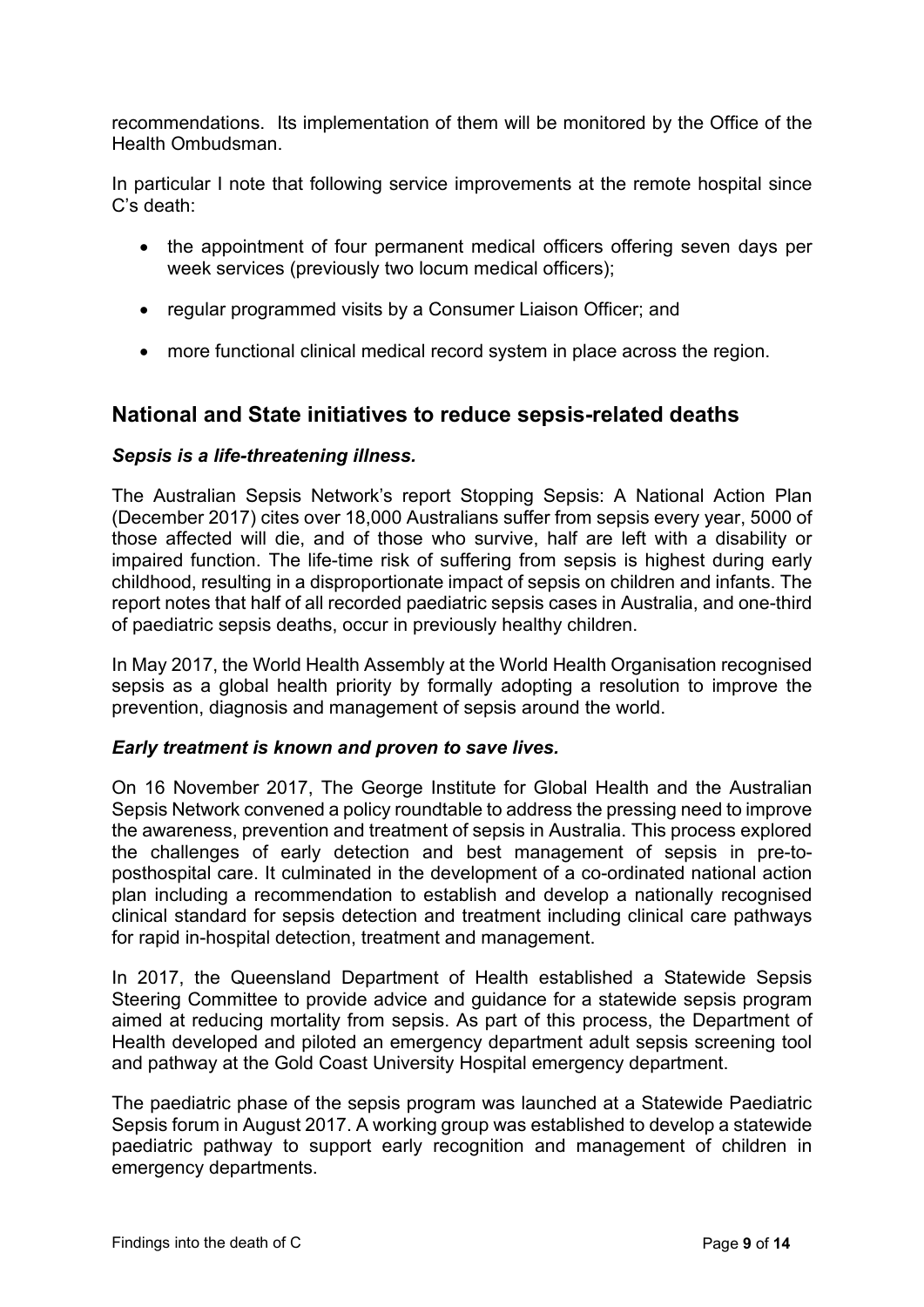By July 2018, 16 public hospitals had joined the Adult and Paediatric Sepsis Breakthrough Collaborative. This initiative enabled teams from multiple hospitals to test and share ideas to achieve reliable recognition and treatment of sepsis patients presenting to Queensland's larger Emergency Departments. Rural and remote clinicians were consulted in the development and trial of adult and paediatric sepsis clinical pathways at rural and remote emergency departments across the State.

The remote hospital and nine other facilities within the relevant Hospital and Health Service participated in a 12 month Rural and Remote Sepsis pathway trial commencing in April 2019. The trial concluded on 31 July 2020 and is currently being evaluated.

I am advised that the remote hospital is using the new Rural & Remote Emergency Department Adult and Paediatric Sepsis pathways.

The Rural & Remote ED Paediatric Sepsis Pathway directs clinicians to screen all child emergency department patients who meet any of the following criteria:

- parental and/or health care worker concern
- history of fever or hypothermia
- looks sick
- altered behaviour or reduced level of consciousness
- signs of clinical deterioration (eg total CEWT score of 4 or higher)
- unexplained pain or restlessness
- deterioration during current illness
- representation within 48 hours.

The Pathway also flags patient factors which increase the sepsis of sepsis including whether the child Aboriginal & Torres Strait Islander, Pacific Islander or Maori.

If any of these criteria are met, the treating team is to document a full set of observations in the Children's Early Warning Tool including blood pressure and AVPU and record the child's weight.

It then directs consideration towards whether the child has any features of severe illness such as a significant oxygen requirement, severe respiratory distress, tachypnoea, apnoea, severely abnormal heart rate, hypotension, lactate 2mmol/L or greater, altered AVPU, non-blanching rash and/or hypothermia.

If the answer to any of those considerations is yes, the Pathway directs the clinician to treat the child as having sepsis or septic shock until proven otherwise and to obtain immediately senior medical review and contact Retrieval Services Queensland.

If there are no indicators of severe illness, the Pathway then directs consideration towards whether the child had any features of moderate illness such as moderate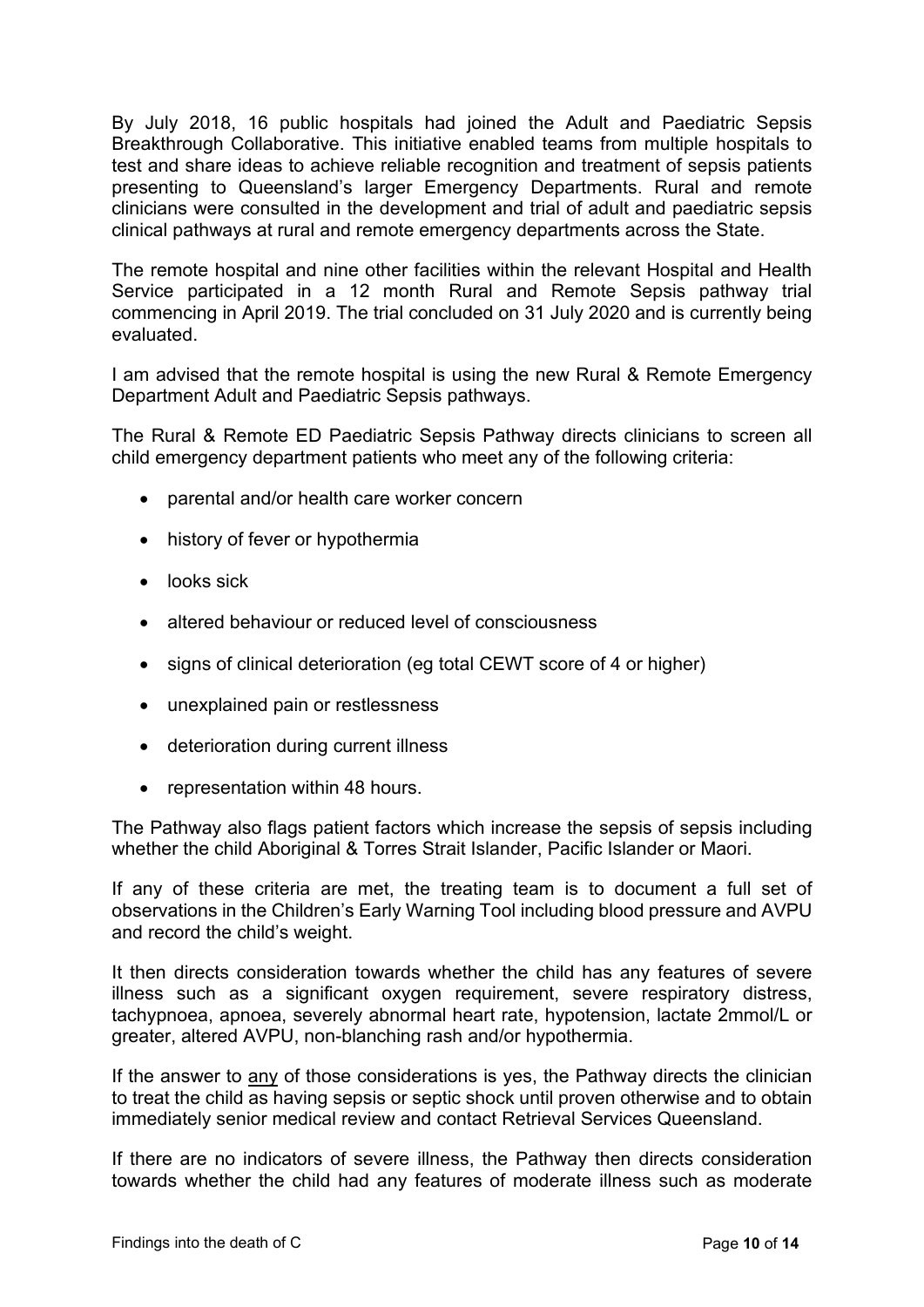respiratory distress, tachypnoea, moderate tachycardia, delayed capillary refill, unexplained pain or restlessness, low blood glucose level, appearing pale, flushed or mottled, cold extremities, reduced urine output and/or parental or health care worker concern.

If the answer to any of these considerations is yes, the Pathways directs the clinician to treat the child as potentially having sepsis and to obtain early senior medical review and/or consider calling Retrieval Services Queensland and consider ordering blood pathology including lactate.

If senior medical review considers sepsis is likely then the treating team is directed to immediately commence resuscitation and treatment for sepsis within one hour, namely maintaining oxygen saturations 94% or higher, obtaining intravenous or intraosseous access, taking blood cultures and full blood count, measuring lactate, venous blood gases and blood glucose level and commencing appropriate intravenous antibiotics within one hour and intravenous or intraosseous fluids and prepare inotropic support for hypotension, preparing the child for retrieval as advised and then reassessing and monitoring the child's response to resuscitation. The Pathway flags indicators of clinical deterioration for escalation to a senior medical officer and Retrieval Services Queensland, namely persistent tachypnoea, persistent tachycardia, hypotension, reduced level of consciousness despite resuscitation, lactate 4mmol/L or higher or not reducing or if the child is clearly critically ill at any time.

The Pathway also provides guidance about antibiotic selection including antibiotic pathways where treatment of melioidosis is indicated.

I understand work is ongoing to incorporate a digital sepsis module to support early sepsis recognition in the iEMR system being rolled out across Queensland public hospitals.

Nationally, the Australian Sepsis Network is working with the Australian Commission on Safety and Quality in Healthcare to develop Sepsis Guidelines and a Clinical Care Standard by mid-2021.

### <span id="page-12-0"></span>**Findings Pursuant to s45 of the** *Coroners Act 2003*

| Identity of the deceased: | [de-identified for publication purposes]                                                                                                                                                                                                                                                                                                                                                                                                                                                                                                                                                                                                                 |
|---------------------------|----------------------------------------------------------------------------------------------------------------------------------------------------------------------------------------------------------------------------------------------------------------------------------------------------------------------------------------------------------------------------------------------------------------------------------------------------------------------------------------------------------------------------------------------------------------------------------------------------------------------------------------------------------|
| How he died:              | C died from complications of melioidosis, a very<br>rare bacterial infection in children. While aspects of<br>the care he received during multiple presentations<br>to the remote hospital prior to being admitted for<br>treatment and further investigation on 10 January<br>2017 were not optimal, I am satisfied it was<br>reasonable for the medical officers involved in his<br>care not to have actively considered a working<br>diagnosis of melioidosis while he was at the remote<br>hospital. This is because his clinical presentation<br>was initially consistent with viral gastroenteritis and<br>subsequently pneumonia for which he was |